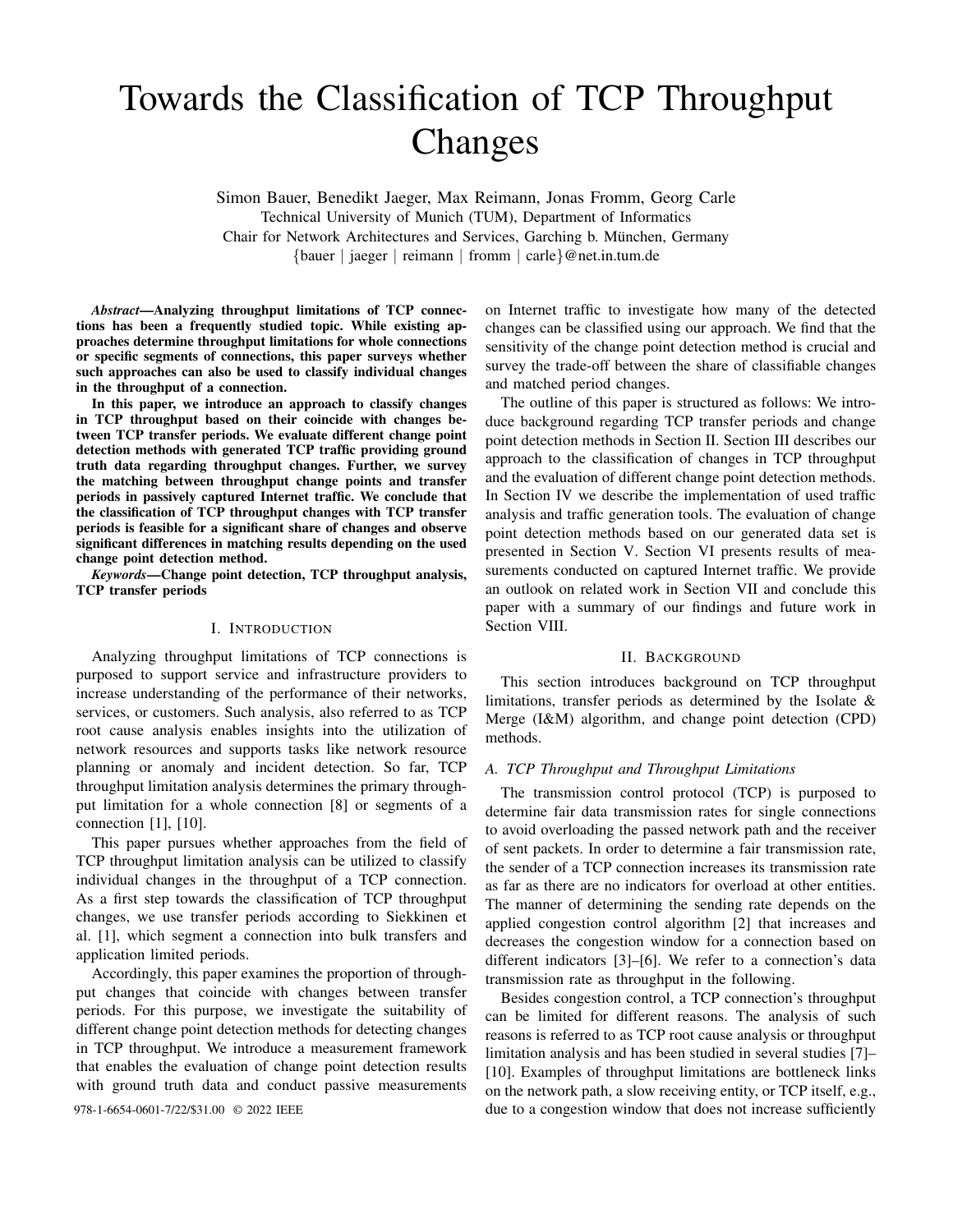fast. A further limitation to TCP throughput is a sending application with limited performance, i.e., when a sender does not produce enough data to exploit available network resources.

## *B. The Isolate & Merge Algorithm and TCP Transfer Periods*

To determine time intervals in which the sending application limits a connection, Siekkinen et al. [1] introduce the Isolate & Merge (I&M) algorithm that segments a flow in three different kinds of periods:

- Application Limited Periods (ALP): the sending application does not provide enough data to fully utilize available network resources.
- Bulk Transfer Periods (BTP): the sender produces enough data to continuously send data and fully utilize available network or receiver resources.
- Short Transfer Periods (STP): short bulk transfers that contain less than 130 packets and are mainly dominated by congestion control.

First, the I&M algorithm isolates ALPs, BTPs, and STPs from each other. Therefore, the Isolate procedure processes all packets of a connection according to their order. Initially, the algorithm starts to account packets to an ALP. If three consecutive data packets as large as the Maximum Segment Size (MSS) are observed, the Isolate procedure starts a BTP. Further packets are assigned to such BTP as long as two conditions are satisfied: a) the share of packets smaller than the MSS within the last ten packets is not larger than a predefined threshold value  $(th)$  and b) the inter-arrival time  $(IAT)$  between two successive packets is not larger than  $\frac{RTT}{2}$ . If such conditions are no longer satisfied, the Isolate procedure assigns packets to an ALP and terminates the current BTP. After isolating transfer periods, the Merge procedure is purposed to merge ALPs with adjacent BTPs as far as the impact of the ALP is insignificant regarding the periods' average throughput. An ALP gets merged to the adjacent transfer periods if merging the periods does not result in a significantly lower average throughput of the new period than the average throughput of each BTP before merging. Merging relies on a predefined threshold value (*drop*) that decides whether the throughput of a merged period is significantly lower or not.

## *C. Change Point Detection*

Change point detection (CPD) is purposed to detect changes in a signal, respectively, in a sequence of values. Detected changes are referred to as change points (CP). CPD is applied in different contexts considering different characteristics of the applied method. While some approaches require the number of expected changes within a signal before the estimation, other methods do not require such information beforehand. A further differentiation exists between online and offline detection. Online CPD aims to provide fast detection of changes, while offline CPD allows processing the signal without constraints regarding the execution time. According to Truong et al. [11] a change point detection method is defined by a cost function, a search method, and different constraints depending on the method. The cost function is purposed to assess the homogeneity of a signal. Therefore, it decides how likely a change is to occur in a given signal. The search method determines the processing of the signal to detect changes.

#### III. APPROACH

First, this section describes the classification of changes in TCP throughput based on transfer periods. Second, this section introduces metrics used to evaluate the suitability of CPD methods for changes in TCP throughput.

## *A. Classifying TCP Throughput Changes*

In this paper, we pursue whether transfer periods are suitable for classifying changes in the throughput of a TCP connection.

We define four types of change points according to their relation to transfer periods as determined by the I&M algorithm: The first type is referred to as a *matching* change point, defined as CPs that match a border between transfer periods. If a connection changes from application limitation to bulk transfer, it is expected that the connection's throughput will increase. Another way around, we expect throughput to decrease significantly when a bulk transfer ends and an ALP begins. Next to matching change points, there might be changes that do not coincide with borders of transfer periods. We refer to such CPs as *unmatched*. Unmatched CPs are subdivided according to the transfer period surrounding the CP. Correspondingly, the four types of CPs are matched, unmatched in an ALP, unmatched in a BTP, and unmatched in an STP. Figure 1 shows an example of the throughput of a TCP connection over time. In this example, the flow includes two BTPs separated by an ALP. The changes between the transfer periods imply throughput changes that are marked as change points  $CP_1$  and  $CP_4$ . During the ALP, throughput changes again. The corresponding unmatched change points  $CP<sub>2</sub>$  and  $CP<sub>3</sub>$  can be traced back to the application limited behavior of the sending application. There are expected changes in throughput when an application switches between sending small packets and completely idling during an ALP. As illustrated, the throughput during the second BTP increases resulting in  $CP_5$  and  $CP_6$ , for example, as there is temporarily more available bandwidth on the bottleneck link.

#### *B. Evaluating Change Point Detection Methods*

To the best of our knowledge, the application of CPD on throughput changes of TCP connections has not been studied so far. Therefore, we evaluate the suitability of different change point detection methods for our problem. The metrics used for evaluating CPD methods are described in this section. In order to evaluate different CPD methods, we require the generation of TCP connections with intended changes in throughput. The implementation of the generation process of labeled TCP connections is described in Section IV-D.

The first metric we consider is the Annotation Error [11]. The Annotation Error is defined as the difference between the number of actual changes (derived from ground truth labeling) and the detected change points. A significant Annotation Error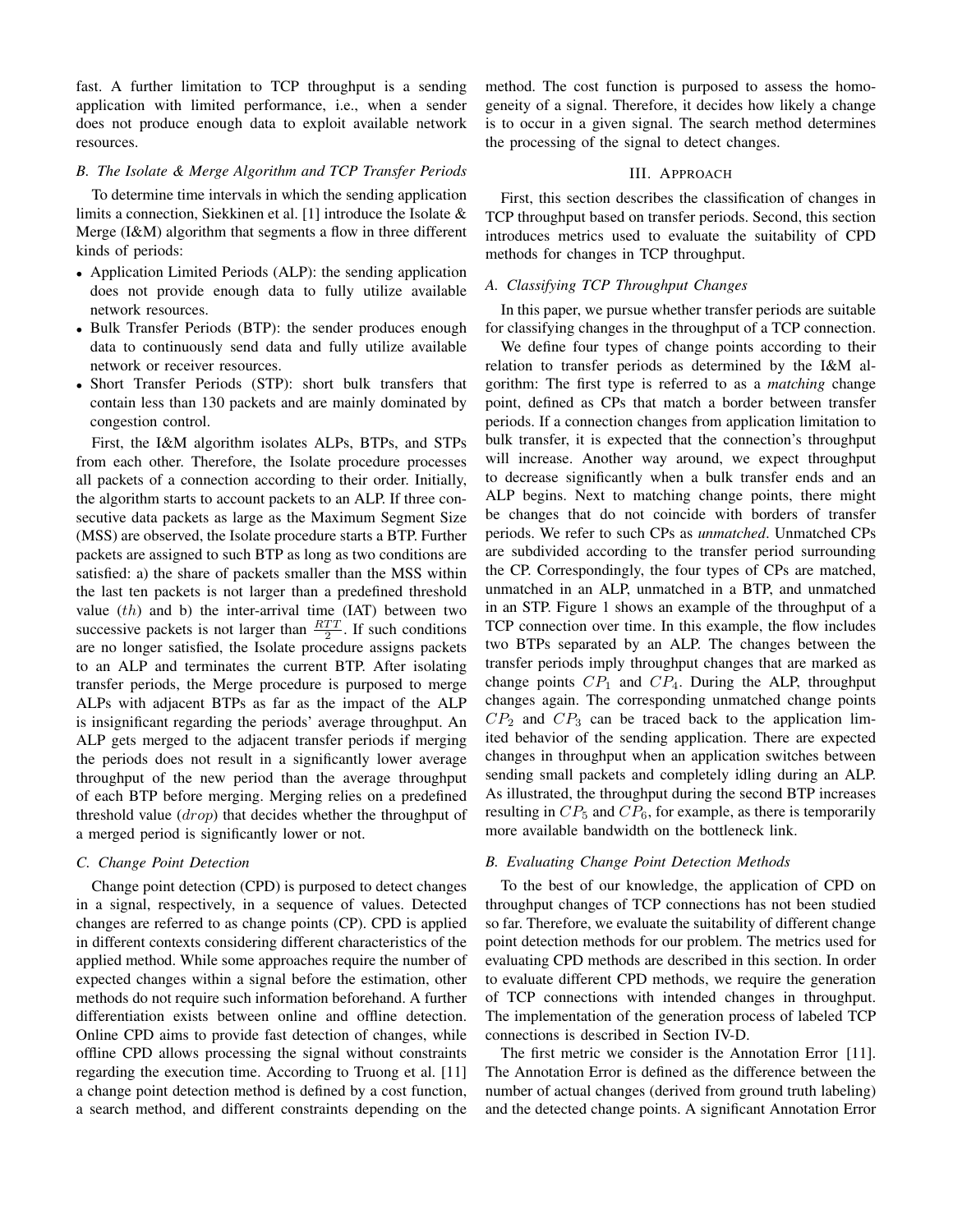

Fig. 1: Illustration of the matching between transfer periods and different types of change points.

implies a large number of undetected changes (false negatives) or a large number of detected changes without an actual change (false positives).

A further indicator for the accuracy of a CPD estimation is the F1-score according to Truong et al. [11]. The F1-score is calculated as the harmonic mean of precision and recall, which assess the impact of false negatives, respectively false positives on the detection results. Precision is calculated by the ratio of detected change points that match an actual signal change. Therefore, strong over-segmentation by the detected change points results in low precision due to many false positives. Recall is the ratio of actual change points matched by a detected change point. The definition of recall indicates that many false negatives, i.e., not detected changes, result in low values. Whether an actual change and an estimated CP are referred to as matched depends on the error margin, also referred to as tolerance interval, used for the score calculation. As the harmonic mean of precision and recall, the F1-score is normalized between 0 and 1, while larger F1-scores indicate better change point detection results.

#### IV. IMPLEMENTATION

We use two frameworks to implement traffic analysis and traffic generation. First, we implement a traffic analysis framework to parse captured network traffic, conduct CPD, and run the I&M algorithm. The second framework is purposed to generate TCP connections with intended throughput changes while tracking ground truth information for each connection.

## *A. Flow Analysis and Feature Extraction*

The introduced traffic analysis framework consists of a pipeline of analysis components, each interacting with a database backend to read and write results. The first analysis step is extracting packet information from a PCAP containing captured traffic, and aggregating packets to connections, also referred to as flows in the following. The flow aggregation and feature extraction component is written in Go and relies on the *gopacket* library [12] to read packets. We extract packet timestamps, payload sizes, the MSS, TCP flags, sequence numbers, and TCP options for each packet and compose packets to a flow based on the IP5-tuple considering packets in both directions.

Further, the framework calculates a sequence of throughput for each flow. Calculating throughput is done by segmenting the flow duration in intervals of fixed size and aggregating transmitted bytes for each interval. By default, we use a resolution of throughput calculation of 100 ms.

#### *B. Change Point Detection*

For the implementation of change point detection, we rely on the Python library *ruptures* introduced by Truong et al. [13].

*Ruptures* enables users to compose CPD methods from over eight different cost functions and four search methods applicable to our use case, i.e., offline CPD for an unknown number of changes. For our measurements, we choose the cost function that assesses the homogeneity of a signal based on the least absolute deviation. The least absolute deviation is purposed to detect shifts in the median of the analyzed signal while it is expected to provide outlier robust change point detection [16]. The considered search methods are the optimal method *Pelt* [17] and the three approximate search methods *Binary Segmentation* (Bin. Seg.) [18], *Bottom Up Segmentation* (Bott. Up.) [19], and *Window-based CPD* (Win. based). Further, *ruptures* uses the penalty value to influence the sensitivity of applied change point detection. In the following, we refer to a CPD method as a tuple of cost function and search method. In order to estimate changes, the analysis framework reads a sequence of measured throughput for each connection and conducts change point detection. Afterward, the CPD component writes detected changes to the framework's backend. A further component, responsible for the validation of estimated change points, receives ground truth data by processing configuration files of the traffic generation framework introduced in Section IV-D. Such configuration files include the point when an intended throughout change took place. Based on the set of intended changes and the set of estimated change points, the analysis framework calculates scores to assess CPD results for generated traffic as introduced in Section III-B.

#### *C. Transfer Period Analysis*

A further analysis component takes care of identifying transport periods for each flow according to the I&M algorithm introduced by Siekkinen et al. [1] as described in Section II-B. The implemented I&M component calculates interarrival times (IAT) and round trip time (RTT) estimates for each connection. Further, we determine the distance between the capturing point and the sender as required for the I&M algorithm. Our framework relies on two approaches to derive RTT estimates of a flow. First, we calculate the initial RTT during the TCP Three-Way-Handshake. As the sequence of packets during the handshake is well-known, initial RTT can be estimated by the intervals between the  $SYN$  packet and the consecutive  $SYN + ACK$  packet, referred to as  $d_1$ , and between the  $SYN + ACK$  packet and the following ACK packet, referred to as  $d_2$ . Next to estimating the initial RTT,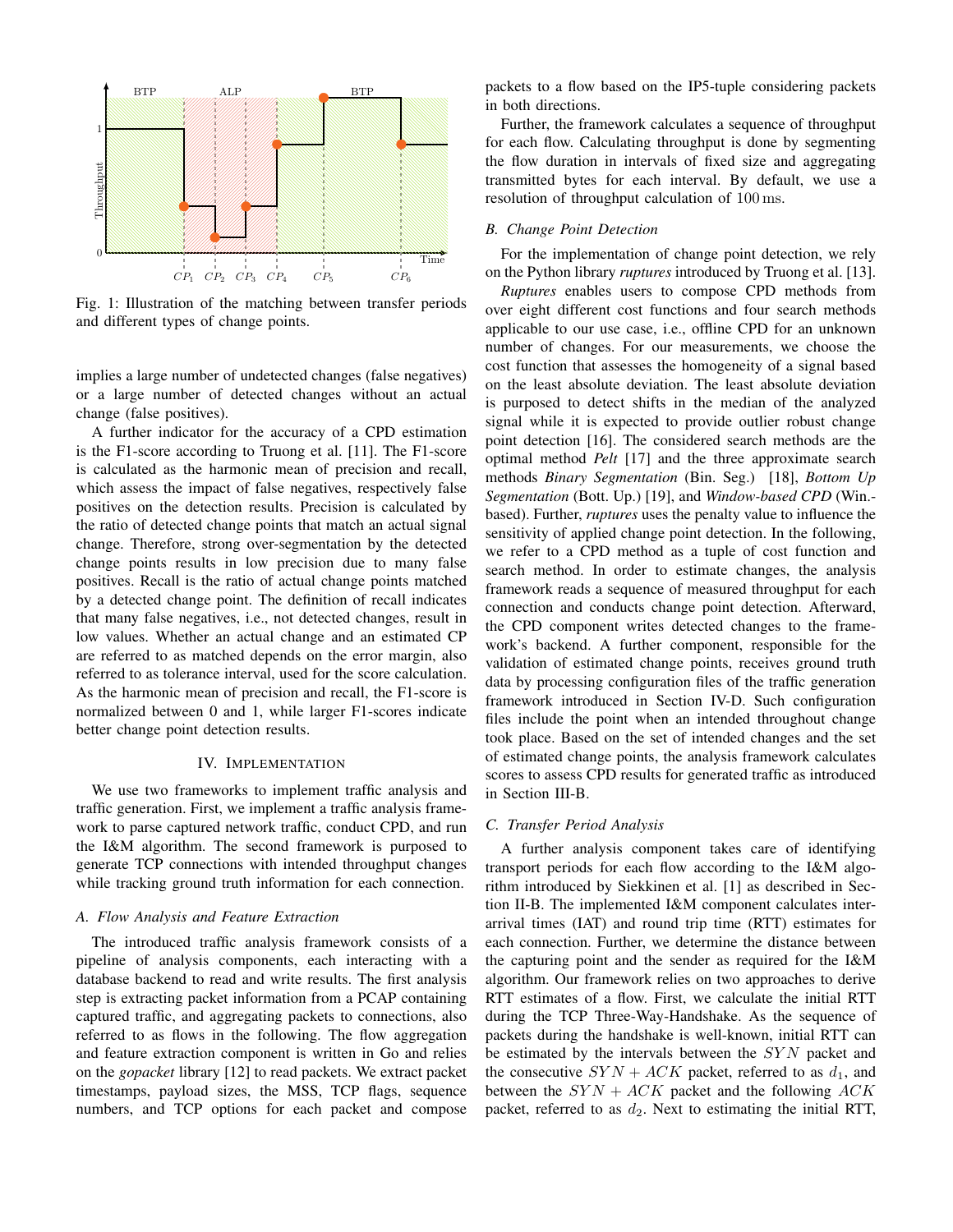

(c) Impact of change amplitude for different penalties.

(d) Traffic with random parameters for different penalties.

Fig. 2: Measurement results of CPD method evaluation with different generated data sets.

we calculate RTT estimates based on the TCP timestamp option if a connection uses it. The timestamp option-based approach identifies triples of packets carrying matching TCP timestamp values and calculates the intervals between such packets. Afterward, we calculate the average of all estimated RTTs to be used by the algorithm. As the capturing point might not be close to the sender, Siekkinen et al. [1] propose shifting of packet timestamps in order to calculate IATs between a received ACK and a sent data packet. Shifting is based on the relative distance between the capturing point and the sender. The intervals  $d_1$  and  $d_2$ , as introduced above, are used to estimate the relative distance between sender and receiver as  $\frac{d_1}{d_1+d_2}$ . Based on the extracted data, our framework determines the segmentation of each connection into different transfer periods as specified by Siekkinen et al. [1].

# *D. Labelled Traffic Generation*

In order to evaluate different CPD methods, we require to generate TCP traffic with intended throughput changes. We rely on the TCP measurement framework introduced by Jaeger et al. [14], based on the network emulation tool Mininet [15]. The measurement framework by Jaeger et al. enables network and host parameters to be dynamically reconfigured based on user-defined schedules. According to the configured schedule, the framework orchestrates network entities to generate traffic and adapts parameters like link bandwidth, link delays, or loss. TCP traffic is generated by transmitting data with the *netcat* utility. A simple topology consisting of two hosts connected via a switch is sufficient for our traffic generation, as we only aim to modify the throughput of a specific connection. Further, the measurement framework already satisfies our requirement to dynamically change a flow's throughput, as the schedulebased configuration can configure the bandwidth of a link, which we use as an upper limit of throughput.

#### V. EVALUATION

To evaluate different CPD methods, we conduct measurements on generated TCP traffic, including intended throughput changes. As described in Section IV we implement change point detection with the Python library *ruptures* and use the least absolute deviation as cost function. Measurements are conducted with the search methods Pelt, Bin. Seg., Bott. Up, and Win.-based CPD. We calculate the Annotation Error, F1 score, Recall, and Precision as defined in Section III-B. Our evaluation is purposed to determine how reliable changes are detected with different search methods, penalty values, and amplitudes of changes. We generate three traces for each traffic configuration to ensure results are robust to measurement artifacts. Plotted results show the average of the different measurement runs per configuration.

First, we assess the impact of different penalty values on the accuracy of conducted change point detection. We generate connections with a duration of  $30 s$  and  $30$  equidistantly distributed changes, and configure change amplitudes of 1 %, 10 %, and 25 %. We observe that very high penalties imply worse accuracy depending on the amplitude of changes as CPD gets less sensitive. This can be seen in Figure 2 a) for measurements conducted with the search method Pelt, different amplitudes, and an error margin of 200 ms. We observe constant F1-scores, recall values, and precision values for smaller penalties. Further, we note that F1-scores slightly increase for specific penalties before penalties become too high and no changes are detected. This observation can be traced back to fewer false positives for larger penalties. We find a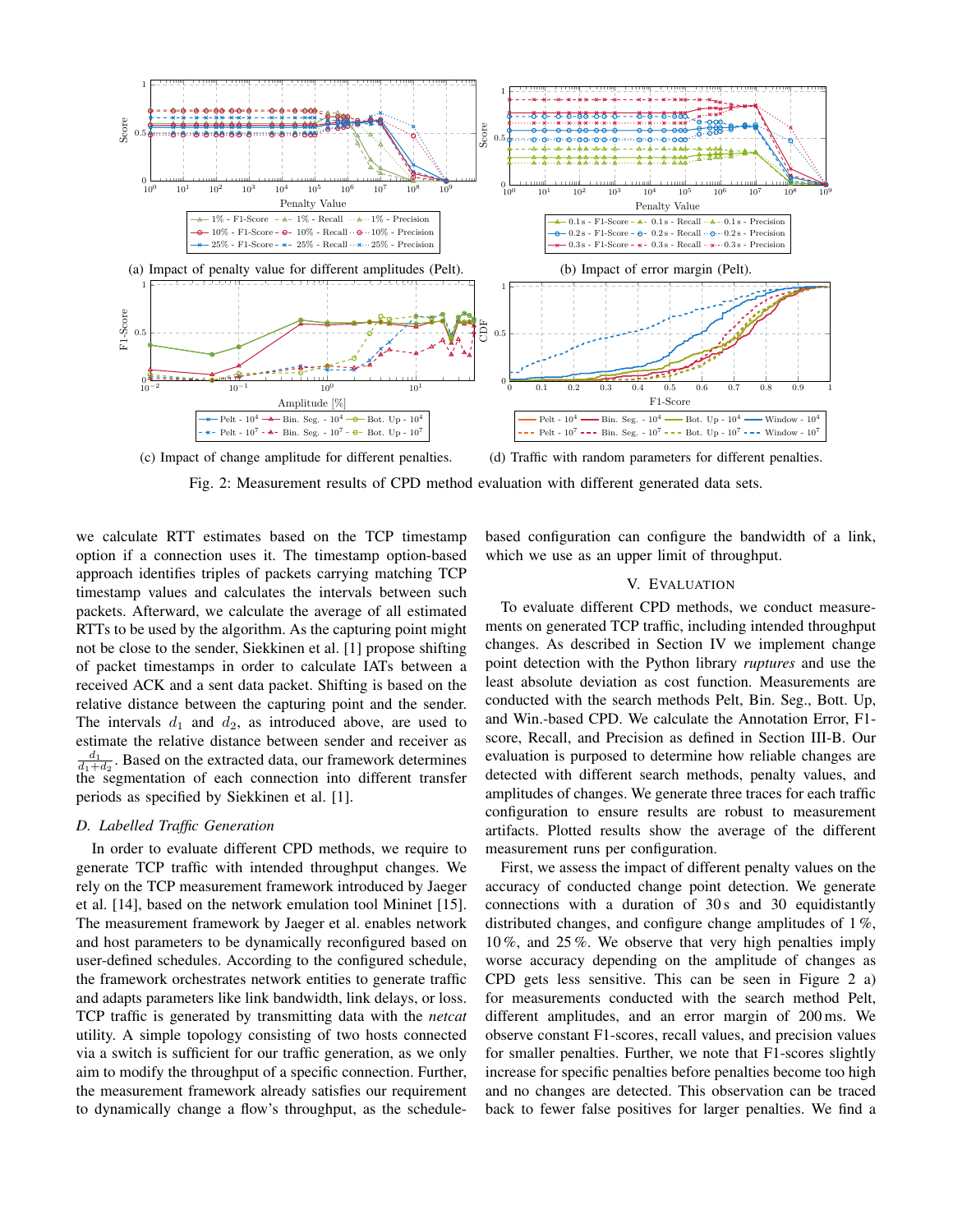significant impact by the error margin used for the F1-score calculation. For example, increasing the error margin from 200 ms to 300 ms increases the F1-score for measurements conducted with Pelt from 0.7 to 0.9 for most penalties as shown in Figure 2 b) for an amplitude of 10%. The same patterns are observed for other search methods. With an error margin of 300 ms we observe large recall values for Pelt, Bin. Seg., and Bottom Up. This observation indicates that nearly all intentionally generated throughput changes are detected. A significantly lower precision value implies that the CPD methods detect more changes as intended. For Win.-based CPD, we observe larger precision values than recall values. This indicates that fewer intended changes are detected, while the false positives share is significantly lower than for other search methods. However, Pelt, Bin. Seg., and Bottom Up result in significantly larger F1-scores and, therefore, overall accuracy. To assess the impact of changes' amplitude, we run measurements with varying amplitudes. Again, we generate connections of 30 seconds, apply an error margin of 200 ms, and consider several penalty values. Figure 2 c) shows F1 scores for considered amplitudes and penalties of  $10^4$  and  $10^7$ for Pelt, Bin. Seg., and Bottom Up. We observe pretty small F1-scores for all methods and very small amplitudes for both penalties. As expected, smaller penalty values enable to detect changes with smaller amplitudes. We find constant accuracy after the amplitude exceeds a certain threshold for both penalties. Such observations of the F1-scores can be explained by the according AnnotationErrors. For small amplitudes, too few changes are detected. With increasing amplitudes, the number of false negatives decreases. To further examine differences between search methods, we generate 250 connections with randomly selected amplitudes for each change, randomly selected numbers of changes per connection, and randomized intervals between two changes. The cumulative distribution of measured F1-scores for an error margin of 200 ms reveals that 50 % of measured F1-scores are larger than 0.7 for Pelt, Bin. Seg., and Bottom Up with a penalty of  $10^4$ , as shown in Figure 2 d). Win.-based CPD shows significantly lower accuracy. The accuracy with a penalty of  $10<sup>7</sup>$  is slightly smaller compared to accuracy with a penalty of  $10<sup>4</sup>$  for Pelt, Bin. Seg., and Bottom Up, and significantly smaller for Window-based CPD. We find that Pelt and Bottom Up Segmentation result in the nearly identical F1-scores for applied penalties. The same observation applies to measurements discussed above.

For our analysis of Internet traffic, we conclude that Pelt, Bott. Up, and Bin. Seg. are expected to provide more accurate results than Window-based CPD. The measured recall values for such search methods imply that it is more likely to detect false positives than not detecting an intended change.

## VI. ANALYSIS OF CAPTURED INTERNET TRAFFIC

To evaluate the suitability of our approach to classify changes in TCP throughput, we conduct measurements on captured Internet traffic. We compare measurement results for different CPD methods and penalty values. Note that measurements with Pelt were not feasible due to Pelt's computational



Fig. 3: Number of CPs per connection.

complexity. To survey the results of our matching analysis between period changes (PC) and change points (CP), we calculate two shares: We define the *CP share* as the share of detected change points matching to a period change and the *PC share* as the share of period changes that match to a detected change point. The *CP share* represents the share of matched change points and also implies the share of unmatched change points as defined in Section III. Therefore, a large CP share indicates that we are able to classify a large share of detected change points as matching to a period change. The *PC share* indicates how successful period changes were matched to detected change points and whether period changes do not coincide with an estimated throughput change.

For our study, we analyze a traffic capture provided by the Measurement and Analysis on the WIDE Internet (MAWI) Working Group [20]. The trace taken on the 31st of July 2021 includes 15 minutes of Internet traffic captured at MAWI's Samplepoint-F. We filter out TCP connections consisting of less than 130 packets, which is the minimum packet count for an STP, as such connections are not relevant for our analysis of matching between CPs and PCs. Further, we only consider IPv4 traffic. Next to packet count and IPv4, we constraint analyzed connections to those who provide a fully captured TCP Three-Way-Handshake as this is required for the I&M algorithm. In total, we find 1649 connections that fulfill all analysis requirements in the analyzed traffic capture. We choose a matching margin of 300 ms. This means that we refer to a change point as matched if the difference between the timestamp of the change point and the nearest period change is smaller 300 ms. We calculate throughput in intervals of 100 ms. For measurements with the I&M algorithm, we choose a *drop* value of 0.9 and a *th* value of 3 as proposed by Siekkinen et al. [1].

To assess the distribution of change points on connections, we conduct measurements with different change point detection configurations and calculate the cumulative distribution function (CDF) of the number of change points per connection as shown in Figure 3. We observe that different penalty values result in significantly different numbers of detected change points per flow for both search methods. Further, we find that the number of changes decreases significantly with increasing penalty values. Bottom Up segmentation results in significantly more detected change points than Binary Segmentation. Independent of the search method and the penalty, we find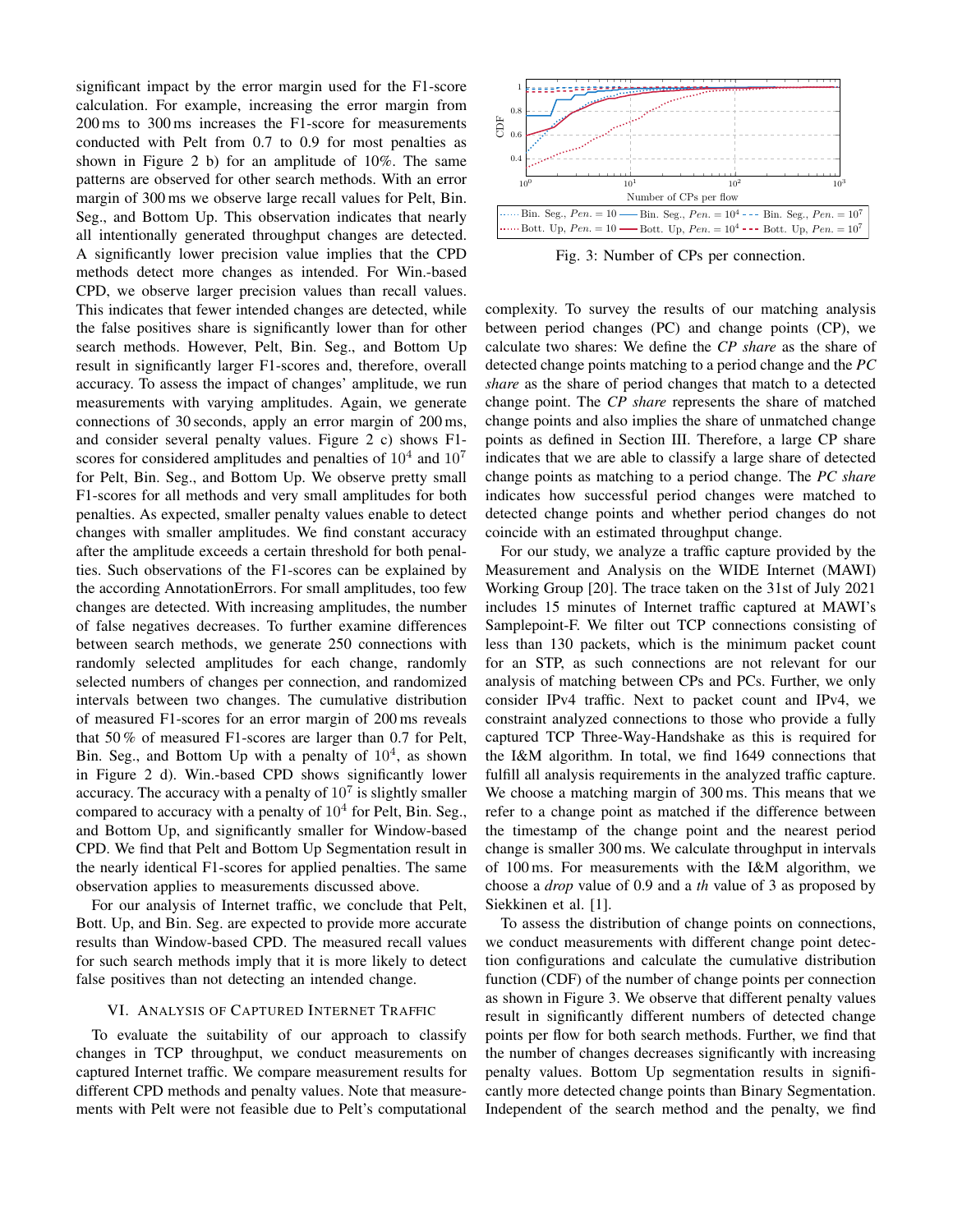| Method    | Penalty         | Total CPs | Matched CPs     | Unmatched        | in BTP           | in ALP         | in STP         | Matched PCs |
|-----------|-----------------|-----------|-----------------|------------------|------------------|----------------|----------------|-------------|
| Bin. Seg. | $10^{1}$        | 4502      | 683 (15.17 %)   | 3819 (84.83 %)   | 3491 (77.54 %)   | 286 $(6.35\%)$ | 42 $(0.93\%)$  | 31.41 %     |
|           | $10^4$          | 2065      | 446 (21.60 %)   | 1619 (78.40 %)   | 1527 (73.95 %)   | 69 $(3.34\%)$  | $23(1.11\%)$   | $20.51\%$   |
|           | $10^{7}$        | 510       | 286 (56.08 %)   | 224 $(43.92\% )$ | 209 (40.98 $%$ ) | $0(0.0\%)$     | 15 $(2.94\%)$  | $12.32\%$   |
| Bottom Up | $10^{1}$        | 8991      | 1195 (13.29 %)  | 7796 (86.71 %)   | 6128 $(68.16\%)$ | 1562 (17.37 %) | 106 $(1.18\%)$ | 54.97%      |
|           | 10 <sup>4</sup> | 5578      | 878 (15.74 %)   | 4700 (84.26 %)   | 4071 (72.98%)    | 567 (10.16 %)  | 62 $(1.11\%)$  | 40.39 $%$   |
|           | $10^7$          | 819       | 301 $(36.75\%)$ | 518 (63.25 %)    | 502 $(61.29\%)$  | $1(0.12\%)$    | 15 $(1.84\%)$  | 13.85%      |

TABLE I: Total number and share of matched period changes (PC) and change point (CP) types.

that the vast majority of connections include less than 10 estimated change points while observing a very long tail of detected change points per flow. Within the 1649 analyzed connections, we find 1100 connections that only consist of one single ALP. We remove such connections from our data set as they are not relevant for further analysis of throughput change classification. The I&M algorithm detects 2174 period changes for the considered TCP connections.

Regarding the results of our matching analysis between CPs and PCs, as shown in Table I, we observe that the share of matched change points increases with increasing penalties. At the same time, the absolute number of matched CPs decreases, such as the total number of detected CPs. In contrast, the share of matched period changes increases with decreasing penalty. This pattern can be explained by fewer change points for larger penalties and more change points for smaller penalties. For changes detected by Bin. Seg. and a penalty of  $10<sup>7</sup>$  we observe a CP share of 56 %, i.e., a period change can explain 56 % of estimated change points. However, at the same time, the mentioned CPD configuration only has a PC share of 12.3 %. This indicates that over 85 % of period changes are not matched by a change point. With Bott. Up segmentation and a penalty of  $10^4$ , we observe a PC share of over  $40\%$ , respectively 54.9 % for a penalty of 10. Such large PC shares can be explained by a larger number of detected change points, also implying large numbers of unmatched changes. We conclude that the penalty value can be used to either increase the CP share at the cost of a worse PC share or vice versa. An exemplary analysis of measured shares for Bottom Up segmentation reveals that nearly 40 % of flows show an PC share equal to 1 with a penalty value of 10. At the same time CP shares for the same penalty show large shares of unmatched change points. Contrary to such observation, a penalty value of  $10^7$  results in significantly larger CP shares than PC shares. This implies a trade-off between increasing CP and PC shares depending on the penalty value.

## VII. RELATED WORK

The application of change point detection in network traffic analysis has been studied before. For example, change point detection is considered to detect anomalies and network intrusion in real-time with a focus on efficient and fast detection of changes in traffic parameters, as for instance caused by denial of service attacks [21]–[23]. Besides its application to anomaly detection, change point detection has been considered to optimize TCP congestion control in combination with the application of deep learning by Li et al. [24].

Next to different applications of change point detection our work is closely related to the field of TCP throughput limitation analysis, also referred to as TCP root cause analysis. Starting with Zhang et al. [10], researchers presented different approaches to detect different limitations of TCP throughput [1], [7]–[9]. While we evaluated the classification of throughput changes with transfer period changes, further throughput limitations could be considered for the classification of further changes. Thereby, changes occurring during bulk transfer periods are of major interest as the question arises whether the root cause of throughput limitation changes when significant changes in throughput are observed. In previous research, we introduced an approach to the online monitoring of TCP throughput limitations [26], [27] which also could be complemented with online change point detection in future work.

#### VIII. CONCLUSION

This paper introduces an approach to classify TCP throughput changes with TCP transfer periods. We evaluate change point detection methods against ground truth data and conduct measurements on captured Internet traffic. We find that, depending on the change point detection configuration, over 50 % of detected changes can be matched to a change between transfer periods. High rates of matching change points coincide with low shares of matched period changes, i.e., not all period changes can be matched to an estimated change of throughput. Our measurements also reveal large numbers of unmatched change points that mainly occur during bulk transfers.

Our observations motivate further studies on the coincides between throughput changes and transfer periods, like the optimization of CPD configuration. Throughput changes within bulk transfers are considered to be of interest for further analysis regarding their coincide with changes in the throughput limitation of a connection. Such refinement requires the extension of our approach with further concepts from throughput limitation analysis.

#### ACKNOWLEDGMENTS

This work was supported in part by the German Research Foundation, project ModANet (CA595/11-1) and by the German Federal Ministry of Education and Research, projects PRIMEnet and 6G-live.